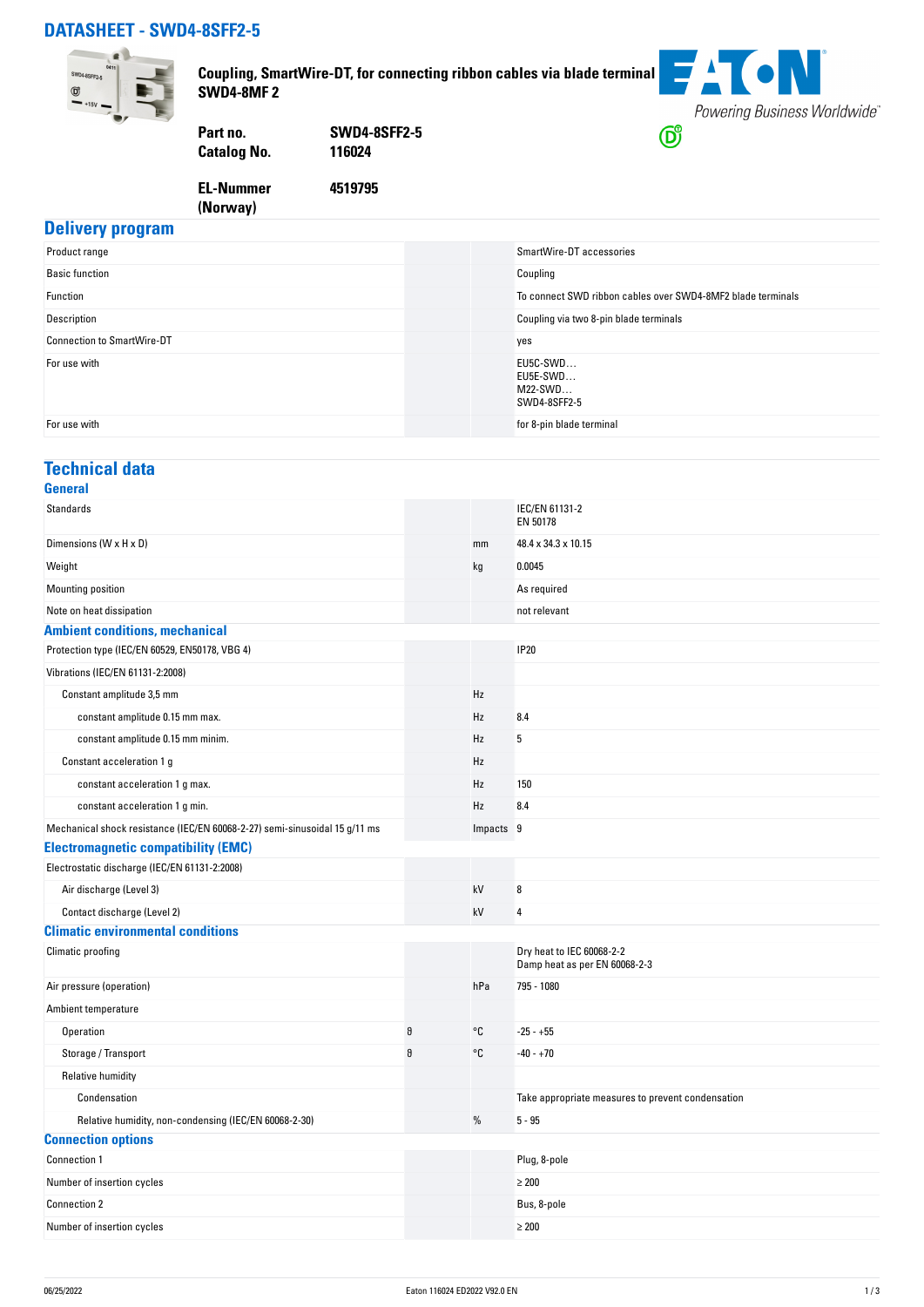| <b>Design verification as per IEC/EN 61439</b>                                                                            |                   |    |                                                                                                                                     |
|---------------------------------------------------------------------------------------------------------------------------|-------------------|----|-------------------------------------------------------------------------------------------------------------------------------------|
| Technical data for design verification                                                                                    |                   |    |                                                                                                                                     |
| Rated operational current for specified heat dissipation                                                                  | $I_n$             | А  | 0                                                                                                                                   |
| Heat dissipation per pole, current-dependent                                                                              | $P_{vid}$         | W  | 0                                                                                                                                   |
| Equipment heat dissipation, current-dependent                                                                             | $P_{\text{vid}}$  | W  | 0                                                                                                                                   |
| Static heat dissipation, non-current-dependent                                                                            | $P_{VS}$          | W  | 0                                                                                                                                   |
| Heat dissipation capacity                                                                                                 | $P_{\text{diss}}$ | W  | 0                                                                                                                                   |
| Operating ambient temperature min.                                                                                        |                   | °C | $-25$                                                                                                                               |
| Operating ambient temperature max.                                                                                        |                   | °C | 55                                                                                                                                  |
| Degree of Protection                                                                                                      |                   |    | <b>IP20</b>                                                                                                                         |
| IEC/EN 61439 design verification                                                                                          |                   |    |                                                                                                                                     |
| 10.2 Strength of materials and parts                                                                                      |                   |    |                                                                                                                                     |
| 10.2.2 Corrosion resistance                                                                                               |                   |    | Meets the product standard's requirements.                                                                                          |
| 10.2.3.1 Verification of thermal stability of enclosures                                                                  |                   |    | Meets the product standard's requirements.                                                                                          |
| 10.2.3.2 Verification of resistance of insulating materials to normal heat                                                |                   |    | Meets the product standard's requirements.                                                                                          |
| 10.2.3.3 Verification of resistance of insulating materials to abnormal heat<br>and fire due to internal electric effects |                   |    | Meets the product standard's requirements.                                                                                          |
| 10.2.4 Resistance to ultra-violet (UV) radiation                                                                          |                   |    | Meets the product standard's requirements.                                                                                          |
| 10.2.5 Lifting                                                                                                            |                   |    | Does not apply, since the entire switchgear needs to be evaluated.                                                                  |
| 10.2.6 Mechanical impact                                                                                                  |                   |    | Does not apply, since the entire switchgear needs to be evaluated.                                                                  |
| 10.2.7 Inscriptions                                                                                                       |                   |    | Meets the product standard's requirements.                                                                                          |
| 10.3 Degree of protection of ASSEMBLIES                                                                                   |                   |    | Meets the product standard's requirements.                                                                                          |
| 10.4 Clearances and creepage distances                                                                                    |                   |    | Meets the product standard's requirements.                                                                                          |
| 10.5 Protection against electric shock                                                                                    |                   |    | Does not apply, since the entire switchgear needs to be evaluated.                                                                  |
| 10.6 Incorporation of switching devices and components                                                                    |                   |    | Does not apply, since the entire switchgear needs to be evaluated.                                                                  |
| 10.7 Internal electrical circuits and connections                                                                         |                   |    | Is the panel builder's responsibility.                                                                                              |
| 10.8 Connections for external conductors                                                                                  |                   |    | Is the panel builder's responsibility.                                                                                              |
| 10.9 Insulation properties                                                                                                |                   |    |                                                                                                                                     |
| 10.9.2 Power-frequency electric strength                                                                                  |                   |    | Is the panel builder's responsibility.                                                                                              |
| 10.9.3 Impulse withstand voltage                                                                                          |                   |    | Is the panel builder's responsibility.                                                                                              |
| 10.9.4 Testing of enclosures made of insulating material                                                                  |                   |    | Is the panel builder's responsibility.                                                                                              |
| 10.10 Temperature rise                                                                                                    |                   |    | The panel builder is responsible for the temperature rise calculation. Eaton will<br>provide heat dissipation data for the devices. |
| 10.11 Short-circuit rating                                                                                                |                   |    | Is the panel builder's responsibility.                                                                                              |
| 10.12 Electromagnetic compatibility                                                                                       |                   |    | Is the panel builder's responsibility.                                                                                              |
| 10.13 Mechanical function                                                                                                 |                   |    | The device meets the requirements, provided the information in the instruction<br>leaflet (IL) is observed.                         |

#### **Technical data ETIM 8.0**

| Programmable logic controllers PLC (EG000024) / Accessories/spare parts for controls (EC002584)                                                                               |             |  |  |
|-------------------------------------------------------------------------------------------------------------------------------------------------------------------------------|-------------|--|--|
| Electric engineering, automation, process control engineering / Display and control component / Panel (HMI) / Panel (HMI, accessories) (ecl@ss10.0.1-27-33-02-92 [AFX005003]) |             |  |  |
| Type of electrical accessory/spare part                                                                                                                                       | Plug        |  |  |
| Type of mechanical accessory/spare part                                                                                                                                       | Other       |  |  |
| Accessory                                                                                                                                                                     | Yes         |  |  |
| Spare part                                                                                                                                                                    | No          |  |  |
|                                                                                                                                                                               |             |  |  |
| <b>Approvals</b>                                                                                                                                                              |             |  |  |
| UL File No.                                                                                                                                                                   | E29184      |  |  |
| UL Category Control No.                                                                                                                                                       | <b>NKCR</b> |  |  |
| CSA File No                                                                                                                                                                   | 2324643     |  |  |

| OL Calegory Control No.              | <b>IVNUR</b>             |
|--------------------------------------|--------------------------|
| CSA File No.                         | 2324643                  |
| CSA Class No.                        | 3211-07                  |
| North America Certification          | UL listed, CSA certified |
| Specially designed for North America | No                       |